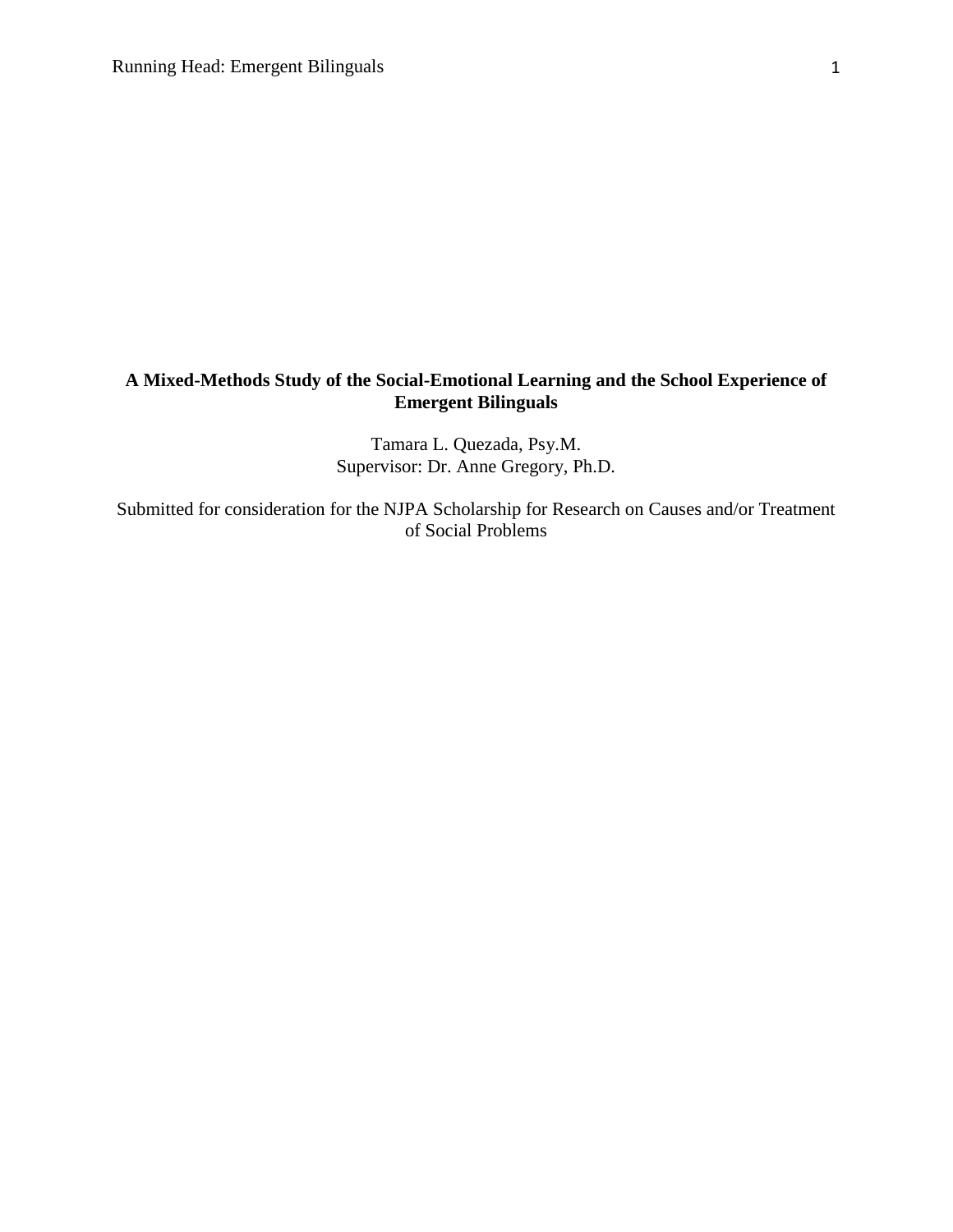As the number of immigrants steadily rises in the United States, our society has become culturally diverse, and the number of *Emergent Bilinguals* (EBs) continues to increase. EBs are students who acquire the English language through schooling and are also able to communicate using their native language (Garcia, Kleifgen, & Falchi, 2008). The National Center for Education Statistics (2018) reports an increase in the presence of EB students in public schools between 2000 and 2015, from an estimated 3.8 million (8.1%) to 4.8 million (9.5%), respectively. Despite this growing population, research on their experience of school is sorely lacking. *The proposed study aims to better understand the social-emotional competence and skills of EBs, in an attempt to identify how they can be better supported in our educational system. The current study addresses gaps in knowledge in its examination of teacher survey data and student qualitative data from a single low income, urban school.* 

EBs encounter difficulties upon entering the educational system. For example, according to national data, a greater percentage of EBs attend high-poverty schools (Aud et al., 2010). Students enrolled in 4<sup>th</sup> - 8<sup>th</sup> grade in high-poverty schools perform at lower levels in reading, mathematics, music, and visual arts, and are less likely to graduate in comparison to students enrolled in low poverty schools (Aud et al., 2010). Thus, EBs in high poverty schools are at risk for low academic achievement.

The achievement gap between ethnic minority and white students in the U.S. has remained significant for the past several decades. EBs are a minority group themselves, who perform at lower levels than their fellow white peers and other minority groups. National reports on reading achievement show that EBs performed significantly lower when compared to non-EBs, and below the nationwide average reading score (McFarland et al., 2018). This discrepancy is even greater when comparing EBs' reading performance at higher levels of education; the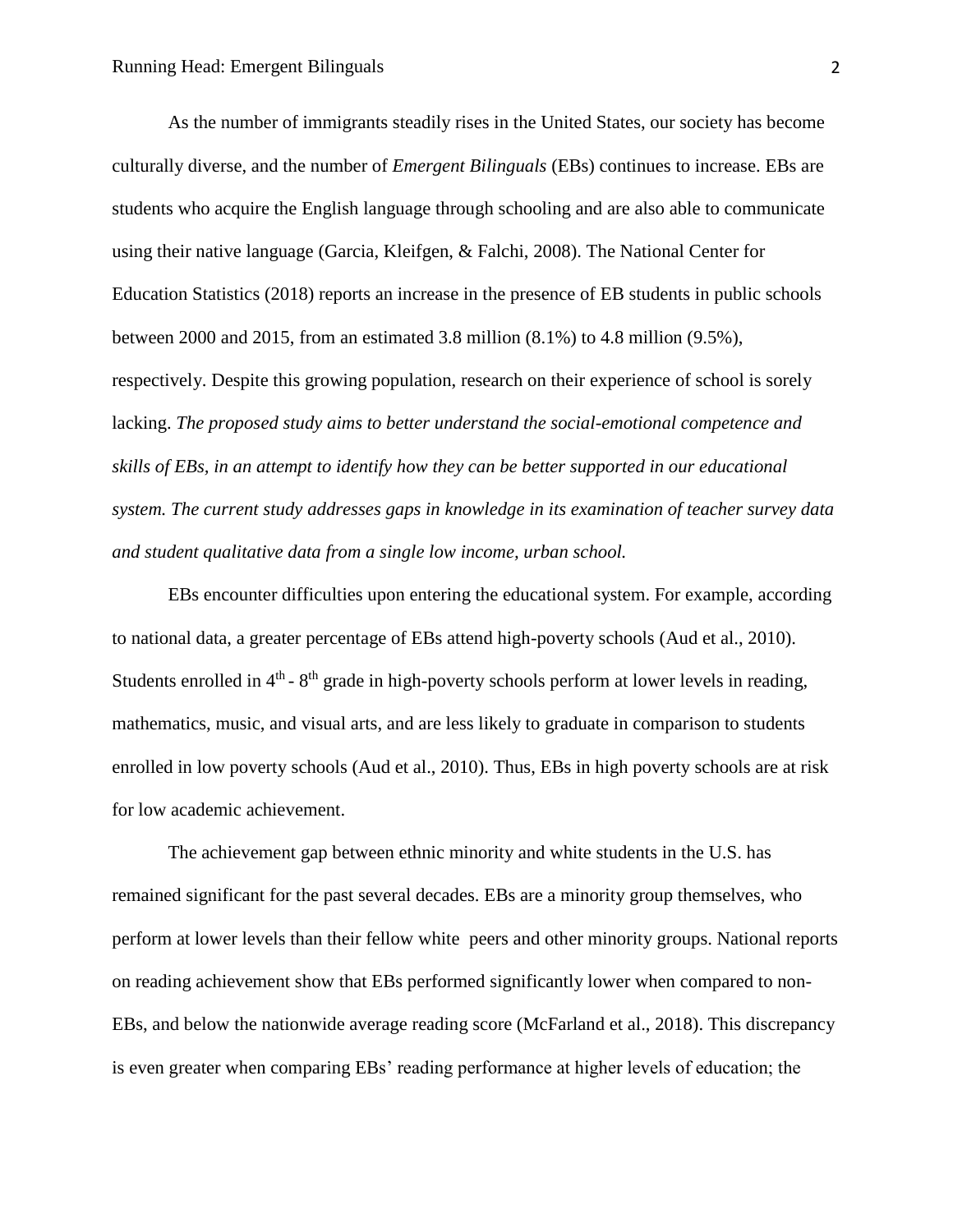#### Running Head: Emergent Bilinguals 3

higher their grade, the lower their reading performance (McFarland et al., 2018). Following this pattern of lower performance for EBs, in 2016, students who were born outside the U.S. had a higher school dropout rate than students who were born in the U.S. (McFarland et al., 2018). This pervasive academic underperformance is concerning especially considering that the EB population is projected to increase in the next decades.

While there is research available on potential interventions to address the lack of achievement in schools, there remains a gap in the literature regarding interventions specific to EBs. Social Emotional Learning (SEL) is a promising reform that addresses the academic underperformance in historically marginalized groups (Gregory & Fergus, 2017). SEL emphasizes the need for teaching social-emotional skills to help students succeed in schools (Cohen, 2006). A meta-analysis of 213 school-based SEL programs, which included a total of 270,034 K-12 students, suggested that individuals involved in SEL programs show positive progress in their social and emotional skills (Durlak et al., 2011). Moreover, these same students had enhanced their academic performance by 11 percentile points (Durlak et al., 2011). SEL addresses students' social emotional needs allowing them to perform better academically.

There is a substantial body of literature reporting on the positive effects of SEL, helping students in increasing their academic engagement and performance, and reducing risks of maladjustment (Durlak et al., 2011; Taylor et al., 2017; Zins & Elias, 2006). Nonetheless, the literature about SEL and EBs is limited. More specifically, based on the current literature review, there are no studies that have examined multiple components of SEL and EBs. According to my literature search, there is only one study that has closely analyzed SEL and EBs. Castro-Olivo (2014) adapted the SEL Strong Teens Program to make it a culturally sensitive program for Latino EBs, further arguing that more research is needed to determine the validity and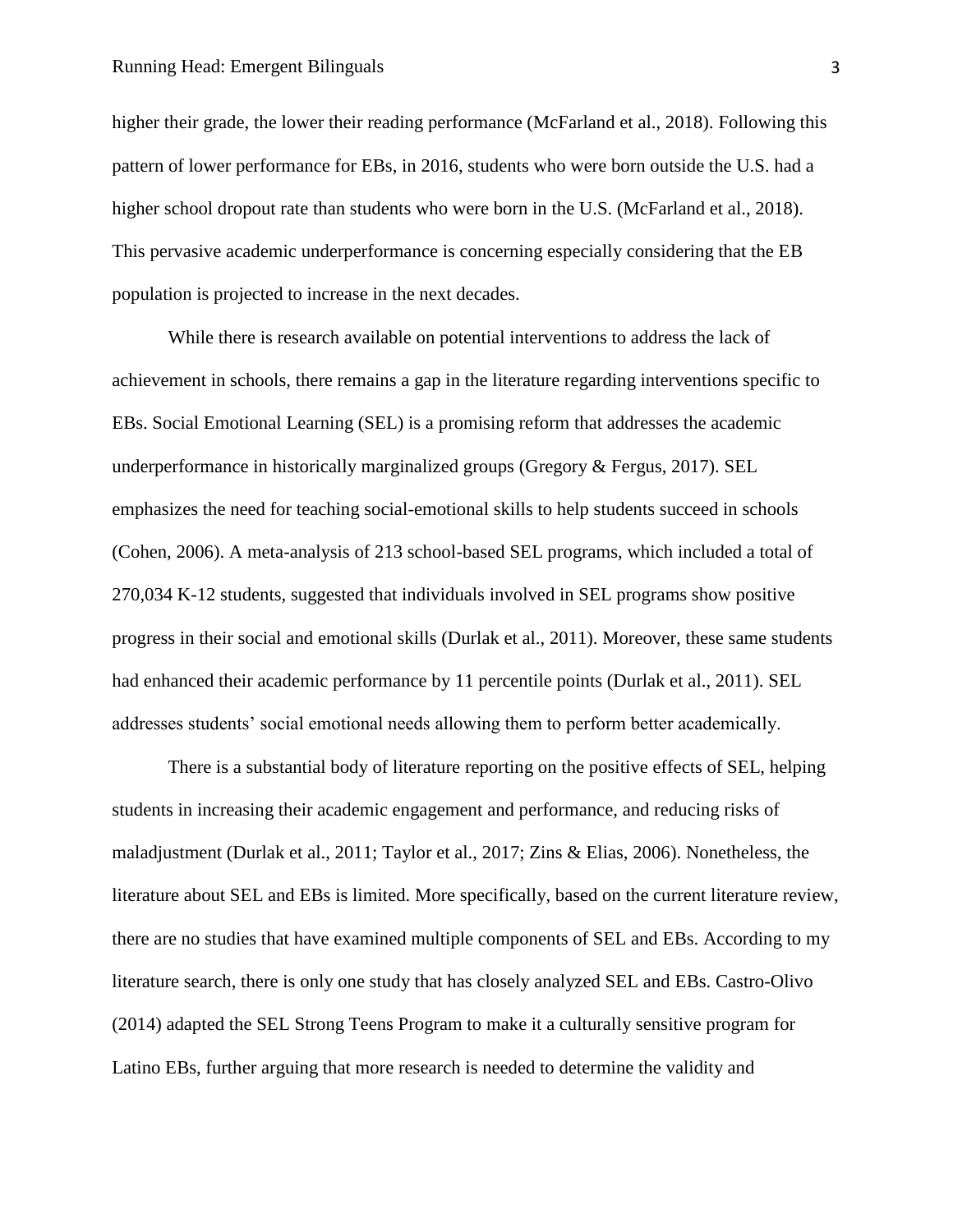effectiveness of SEL interventions with EBs. Although, SEL is a promising intervention in schools, there is paucity of research analyzing EBs' social-emotional needs. The current study asks:

**1a**. Compared to non-EBs, do EBs have lower academic achievement as measured by state standardized test exams?

**1b.** Do teachers perceive EBs as having poorer social-emotional competency than non-EBs, when accounting for academic achievement? Furthermore, compared to non- EBs, are social-emotional skills descriptively perceived differently in EBs?

**2a.** Based on focus groups, to what degree do EBs perceive positive and negative experiences associated with their EB status?

### **Methods**

Data used for this study were obtained from the *Mastering Our Skills and Inspiring Character* (MOSAIC) project in its baseline year with middle school students. The current study leverages the MOSAIC's large scale data collection effort in a low income urban middle school in New Jersey. It draws on baseline data before the intervention began so MOSAIC is not a confound.

### **Procedures and Measures**

Quantitative data for this study assesses teacher-reported social-emotional competency and achievement of middle school students based on statewide testing. In addition, I collected qualitative data through focus groups with EBs. The *Devereux Student Strengths Assessment*  (DESSA)-Mini was used to measure the SEL construct. In addition, social-emotional skills will be analyzed descriptively by individually examining each question from the DESSA-Mini in relation to EB status. Furthermore, using student qualitative data we will capture how EBs themselves describe their experience in school. Using statistical techniques, we will analyze how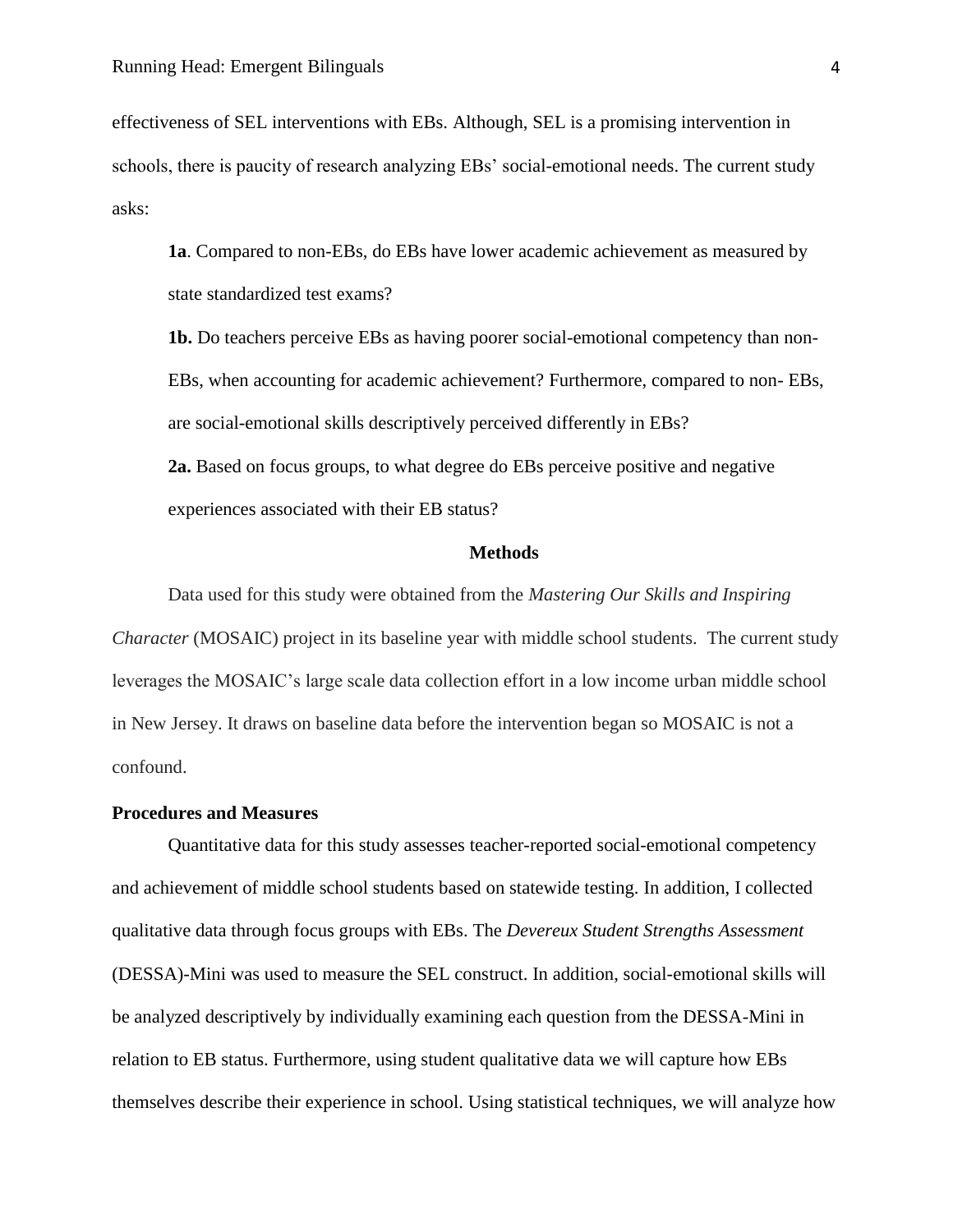teacher report of student social-emotional competency and student self-reported school experience relate to their academic performance as compared to non-EBs.

## **Implications**

The goal of this study is to better understand the academic and social-emotional needs of EBs. The current study aims to fill the gap in the literature by examining the relationship of social-emotional learning and EBs. In sum, this study seeks to bring awareness to the socialemotional needs of EBs as well as to offer implications for school-based interventions to improve the academic experience of EBs.

## **WORD COUNT: 1000**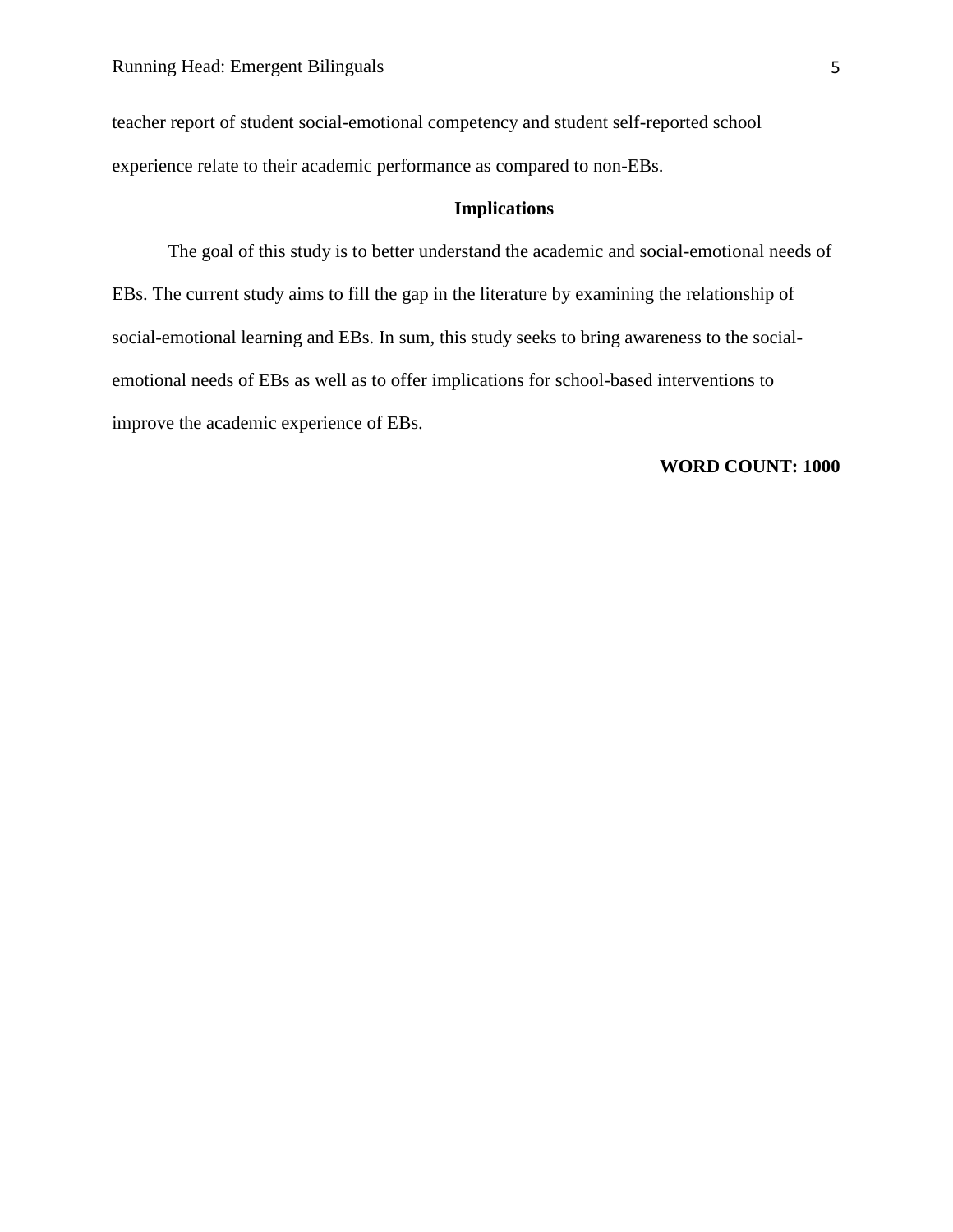### **References**

- Aud, S., Hussar, W., Planty, M., Snyder, T., Bianco, K., Fox, M., ... Drake, L. (2010). *The condition of education 2010* (NCES Report 2010-028). Retrieved from National Center for Education Statistics, Institute of Education Sciences website: https://nces.ed.gov/pubs2010/2010028.pdf.
- Batalova, J., & Alperin, E. (2018, July 10). Immigrants in the U.S. States with the fastestgrowing foreign-born populations. *Migration Information Source.* Retrieved from <https://www.migrationpolicy.org/programs/migration-information-source>
- Castro-Olivo, S.M. (2014). Promoting Social-Emotional Learning in Adolescent Latino ELLs: A Study of the Culturally Adapted Strong Teens Program. *School Psychology Quarterly, 29*(4), 567-577. doi: http://dx.doi.org/10.1037/spq0000055
- Cohen, J. (2006). Social, emotional, ethical, and academic education: Creating a climate for learning, participation in democracy, and well-being. *Harvard Educational Review, 76*(2), 201-237. doi:10.17763/haer.76.2.j44854x1524644vn
- Durlak, J. A., Weissberg, R. P., Dymnicki, A. B., Taylor, R. D., & Schellinger, K. B. (2011). The impact of enhancing students' social and emotional learning: A meta-analysis of schoolbased universal interventions. *Child Development*, 82(1), 405–432. doi:10.1111/j.1467-8624.2010.01564.x
- Garcia, O., Kleifgen, J. A., & Falchi, L. (2008). From English language learners to emergent bilinguals. *Equity Matters: Research Review No. 1.* Retrieved from <http://files.eric.ed.gov/fulltext/ED524002.pdf>
- Gregory, A., & Fergus, E. (2017). Social and Emotional Learning and Equity in School Discipline. *The Future of Children*, *27*(1), 117-136